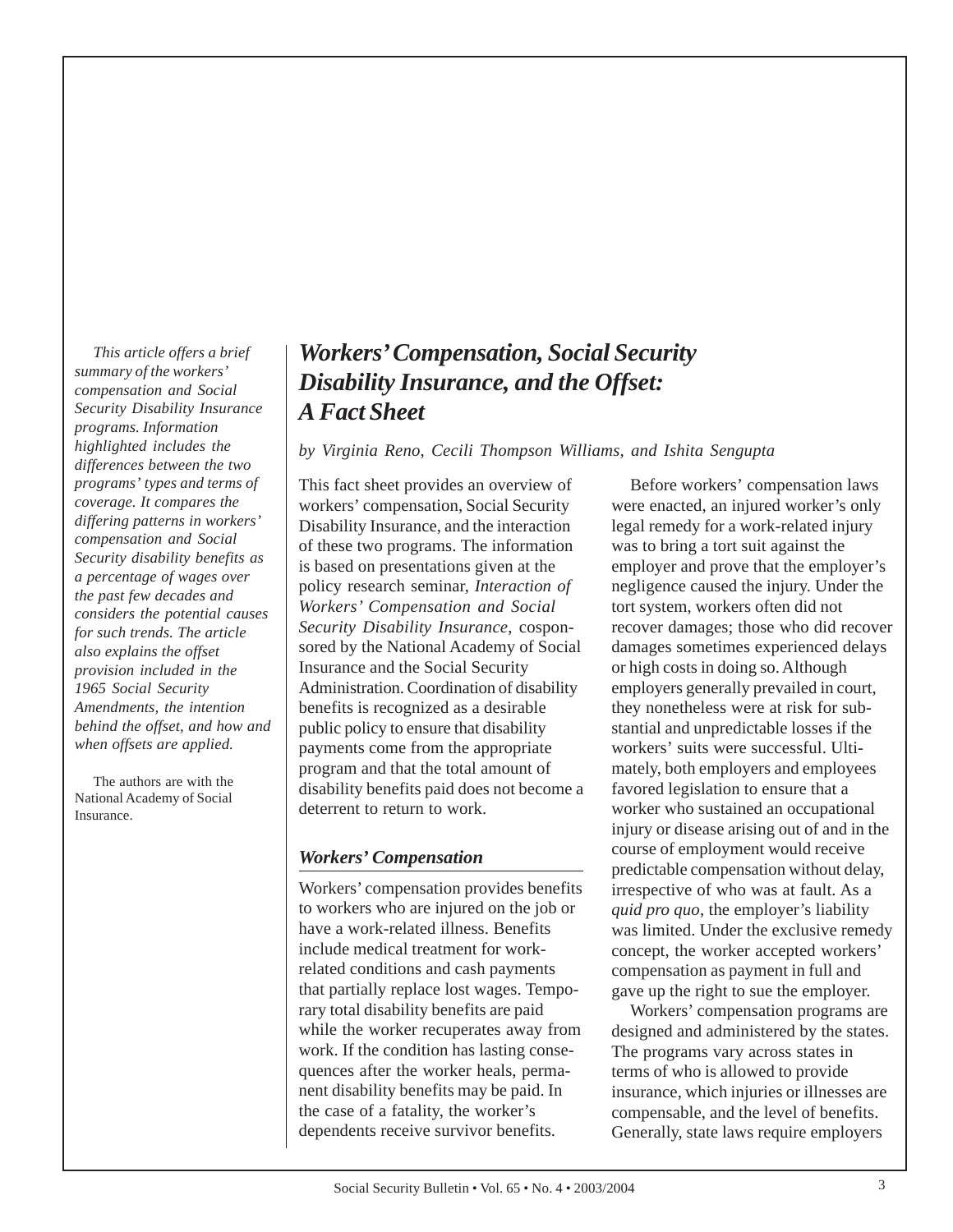to obtain insurance or prove they have the financial ability to carry their own risk (that is, to self-insure).

Workers' compensation is financed almost exclusively by employers, although economists point out that workers pay for a substantial portion of the costs of the program in the form of lower wages (Leigh and others 2000). The premiums paid by employers are based in part on the industry classifications of the employers and the occupational classifications of their workers. Many employers are also experience rated, which results in higher (or lower) premiums for employers whose past experience demonstrates that their workers are paid more (or fewer) benefits than workers for similar employers in the same insurance classification.

In 2002, workers' compensation covered 125.6 million workers (Thompson Williams, Reno, and Burton 2004). Total wages of covered workers were \$4.6 trillion and total workers' compensation benefit payments were \$53.4 billion, which amounted to \$1.16 per \$100 of covered wages. Employers' costs for workers' compensation—defined here as premiums written for policies in the calendar year, payments made under deductible arrangements, and the benefits and administrative costs of self-insurers—were \$72.9 billion. Benefits and costs have declined from a peak in the early 1990s (Chart 1).

The difference between workers' benefits and employers' costs per \$100 of covered wages is accounted for by expenses such as administrative and loss adjustment costs, taxes, and contributions for special funds, which can include the support of workers' compensation agencies, and the insurers' profits or losses.

### *Social Security Disability Insurance*

Workers' compensation in the United States is surpassed in size only by the federal Social Security Disability

Insurance and Medicare programs in providing cash and medical benefits to disabled workers.

Although Social Security disability benefits and workers' compensation are the nation's two largest disability benefit programs, the two programs are quite different. Workers are eligible for workers' compensation benefits from their first day of employment, but Social Security disability benefits are paid only to workers who have a substantial work history. Workers' compensation provides benefits for both short-term and long-term disabilities and for partial as well as total disabilities. These benefits cover only disabilities arising out of and in the course of employment. In contrast, Social Security disability benefits are paid only to workers who have long-term impairments that preclude any gainful work, regardless of whether the disability arose on or off the job. By law, the benefits are paid only to workers who are unable to engage in any substantial gainful activity by reason of a medically determinable physical or mental impairment that is expected to last at least a year or result in death. The impairment has to be of such severity that the worker is not only unable to do his or her previous work but is also unable to do any other type of substantial gainful work. Social Security disability benefits begin after a 5-month waiting period.

The amount of benefits that Social Security paid in wage-replacement benefits to disabled workers and their dependents in 2002 was nearly twice the amount of cash benefits paid under workers' compensation—\$65.6 billion compared with \$29.2 billion. Employer and employee each pay 5.3 percent of wages for Social Security's Old-Age and Survivors Insurance and 0.9 percent for Disability Insurance. Thus, the total paid for Disability Insurance is 1.8 percent of taxable wages.

# *Trends in Social Security Disability Benefits and Workers' Compensation*

Social Security disability benefits and workers' compensation had different trends in benefits paid relative to covered payroll. Social Security disability benefits grew rapidly in the early 1970s and then declined through the late 1980s, after policy changes in 1977 and 1980 reduced benefits and tightened eligibility rules. From 1989 to 1996, Social Security benefits again rose as claims and allowances increased during the economic recession of 1990–1991

# **Chart 1. Workers' compensation costs and benefits per \$100 of payroll, 1989–2002**



SOURCE: National Academy of Social Insurance estimates.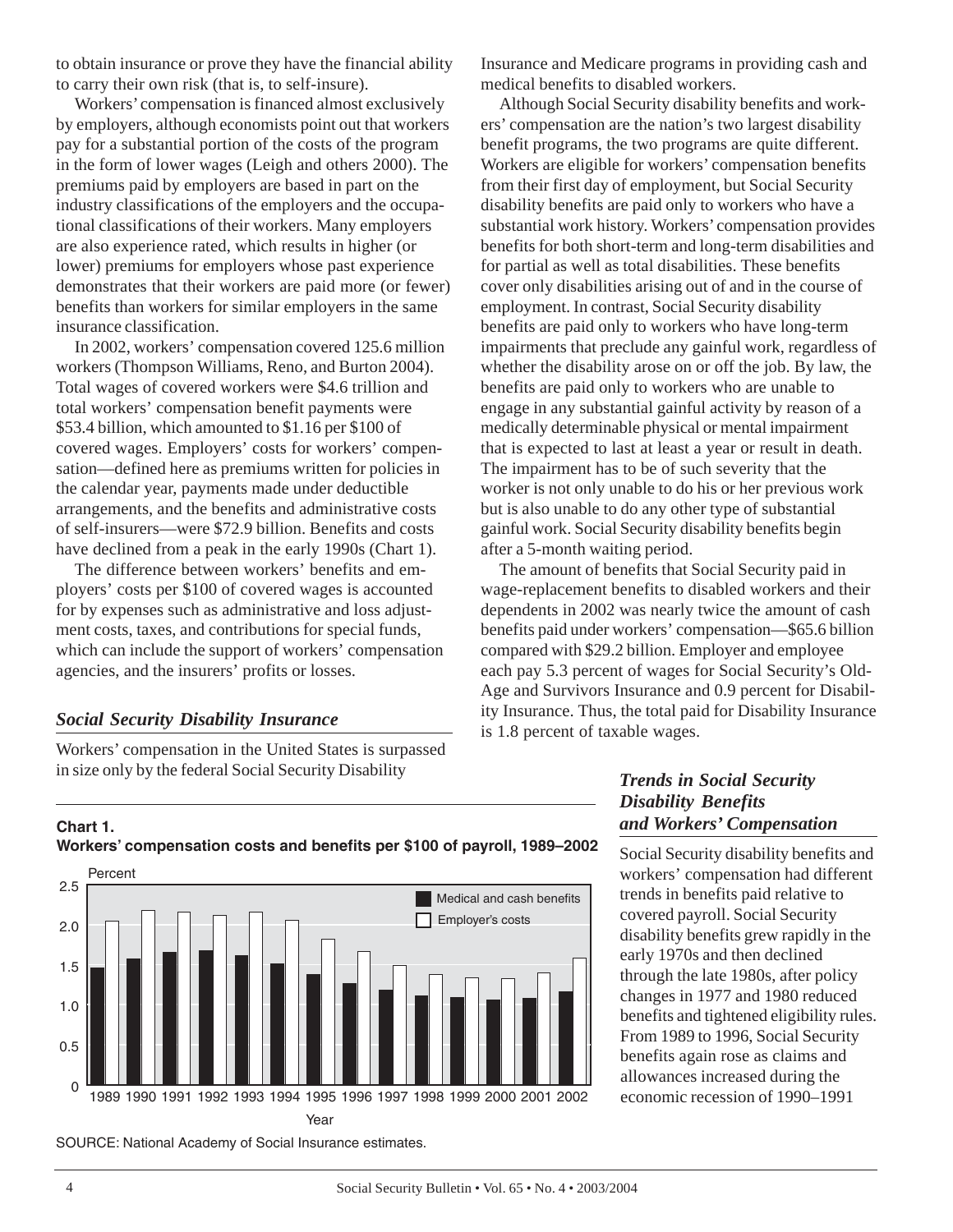(Chart 2). Since then, benefits relative to covered wages have been fairly stable (Board of Trustees 2004).

The trend in workers' compensation benefits as a share of covered wages follows a very different pattern. Total workers' compensation benefits (cash and medical combined) were less than Social Security disability benefits during the 1970s but grew steadily throughout the 1970s and surpassed Social Security disability benefits in the mid-1980s. While Social Security disability benefits were flattening out during the mid-1980s, workers' compensation payments continued to grow at a rapid rate. Then, as workers' compensation payments declined as a share of covered wages after 1992, Social Security disability benefits rose.

The opposite trends in workers' compensation and Social Security disability benefits during much of the past 25 years raise the question of whether retrenchments in one program increase demands placed on the other, and vice versa. The substitutability of Social Security disability benefits and workers' compensation for workers who have significant, long-term disabilities that are, at least arguably, work related, or might be exacerbated by the demands of work, has received little attention by researchers and is not well understood (Burton and Spieler 2001).

#### *The Offsets*

An offset for concurrent receipt of workers' compensation was contained in the original 1956 Social Security

#### **Chart 2.**





SOURCE: National Academy of Social Insurance, *Workers' Compensation: Benefits, Coverage and Costs, 2002* (Washington, DC: NASI, August 2004).

disability program, eliminated in 1958, and reinstituted in 1965. The 1965 Social Security Amendments required that Disability Insurance benefits be reduced when the worker is also eligible for periodic or lump-sum workers' compensation payments, so that the combined amount of workers' compensation and Social Security disability benefits does not exceed 80 percent of the worker's average current earnings. The combined payments after the reduction, however, will never be less than the amount of total Social Security disability benefits before the reduction. Average current earnings are defined as the highest of

- the average monthly wage on which the unindexed disability primary insurance amount is based,
- the average monthly earnings from covered employment and self-employment during the highest 5 consecutive years after 1950, or
- the average monthly earnings in the calendar year of highest earnings from covered employment during the 5 years ending with the year in which disability began.

Total earnings, including those above the Social Security taxable maximum, are used to determine average current earnings.

The intent of the offset provision is to ensure that the combined benefits from workers' compensation and Social Security are not excessive. The offset of Disability Insurance benefits applies to disabled workers under the

> age of 65 and their families. Benefits for a worker's spouse or dependent children are offset before the offset is applied to the worker's benefit. Under the 1965 law, the Social Security disability benefit will not be reduced if the state workers' compensation law or plan provided for a reverse offset (a reduction of the workers' compensation benefit of a worker also receiving Disability Insurance).

> The Omnibus Budget Reconciliation Act of 1981 (Public Law 97-35) ended the option for additional states to adopt reverse offsets. It also extended the Social Security disability offset to apply to certain public disability benefits paid by federal, state, or local governments. In particular, it applies to disability benefits that are earned in employment that is not covered by Social Security—for example, in jobs that